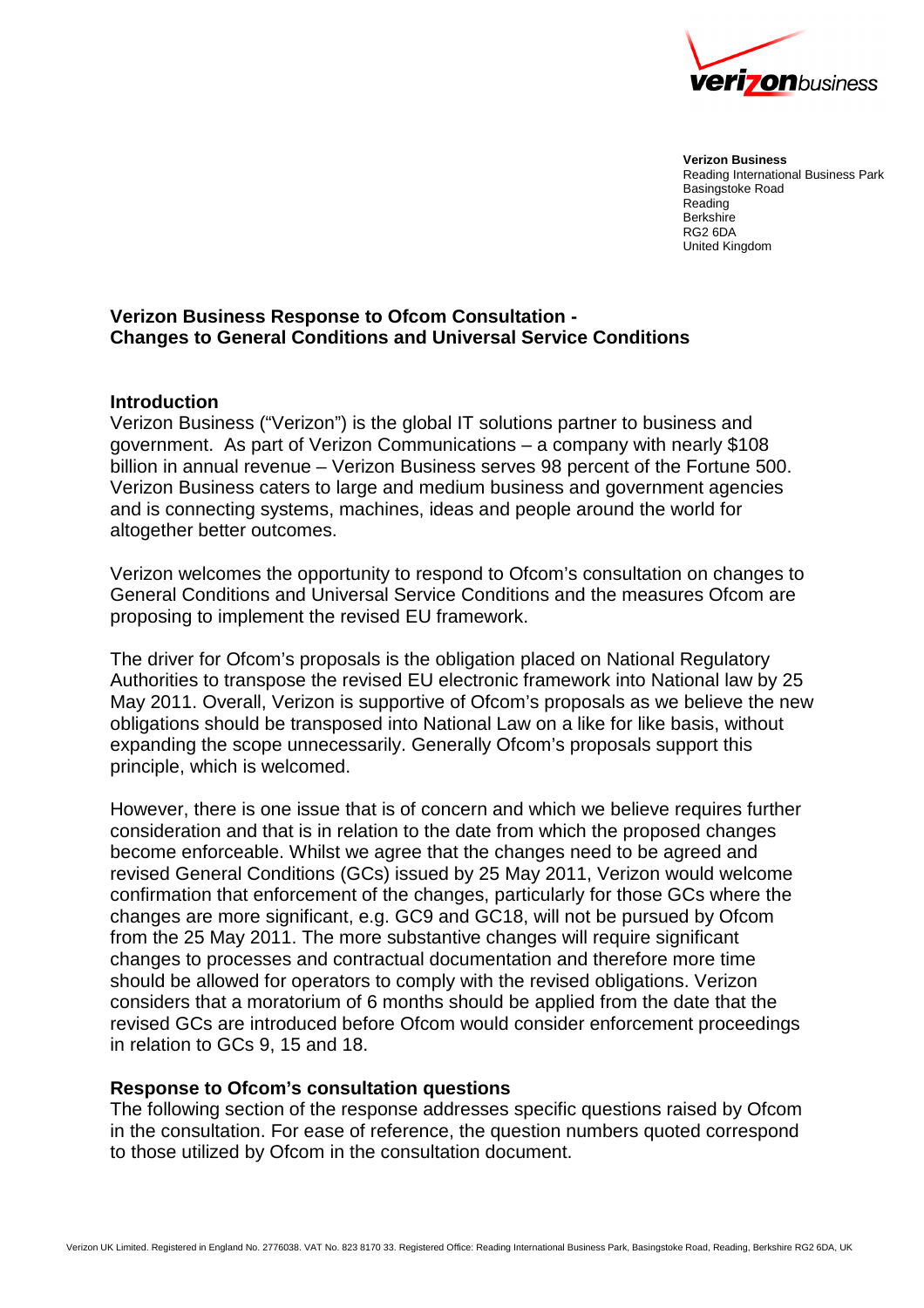

# Q 1 Do you agree with our proposed approach to definitions?

Following Ofcom's clarification of the scope of General Condition 4 and particularly the definitions of an 'electronic communications service' and of a 'Communications Provider', Verizon is content with Ofcom's proposals in relation to definitions. This is subject to the final statement reflecting Ofcom's revised stated position, i.e. that the GC4 obligations will apply only to public electronic communications providers and not to private networks.

Q 2. Do you agree with our proposal to add CEPT to the list of standardisation bodies?

As this change directly reflects the requirements set out in the revised Framework Directive then Verizon agrees with Ofcom's proposal.

Q 3. Do you agree with our proposals to extend the requirements of GC3 beyond 'fixed locations' and to require CPs to 'take all necessary measures' to maintain their networks and services and access to emergency services?

In principle, Verizon does not have any major objections to Ofcom's proposals for the revision of GC3. The outlined approach to require CPs to "take all necessary measures" appears at face value to be both reasonable and proportionate. However, it would be welcome if Ofcom would include guidance in the final statement, outlining how they will interpret what constitutes "… all necessary measures".

Q4. Do you agree with our proposals for emergency call numbers - which includes amending the definition of CP and requiring that location information is provided free of charge, as soon as the call reaches the emergency organisations and is accurate and reliable (in line with our proposed high level criteria)?

With the further clarification provided by Ofcom on the intended scope of GC4, Verizon is satisfied the proposals are reasonable and do not go beyond the necessary changes that are required to comply with the revised EU Framework.

In particular, Verizon supports Ofcom's retention of the phrase "technically feasible" in GC4.2 in relation to the provision of location information. This is a pragmatic approach and recognises the practical realities of deploying nomadic VoIP services.

Q5. Do you agree with our proposed approach to contract related requirements relating to the provision of additional information, the length of contracts and the conditions for termination?

Verizon does have some concerns with Ofcom's proposals as currently specified, mainly in terms of the time that may be required to implement the additional contractual obligations. For example, in respect of General Condition 9.2(m), it is likely that it will be necessary to amend the contract documentation to detail the Verizon response to any identified security threat/incident/vulnerability. However, such changes can only be addressed once we have confirmation of the final requirements. Ofcom's current plan appears to be to enforce the new GCs from 25 May 2011, which in Verizon's opinion is totally unreasonable. Verizon would urge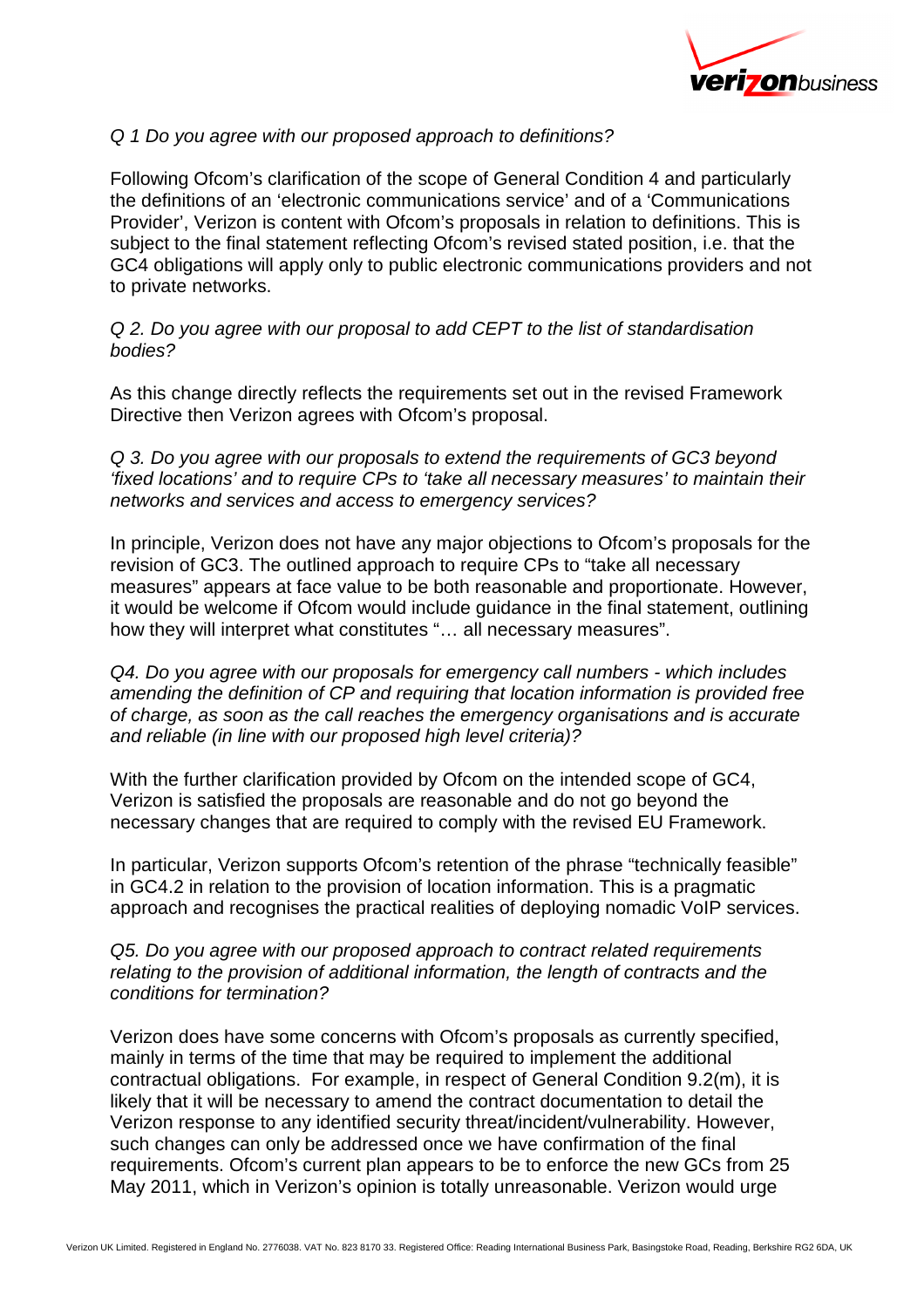

Ofcom to allow more time for any contractual changes necessary for compliance with the revised GCs to be implemented; a minimum of four months would be considered appropriate.

Another area of concern relates to the specific drafting proposed for the revised GC9 (contained in Annex 7 of the consultation document). We consider that there would be great benefit from improved clarity in the revised GC9 to avoid confusion in relation to compliance later on.

The distinction between the treatment of consumers and other end-users, whilst a straight-forward concept, is presented in the draft in a convoluted manner. Verizon would welcome further review by Ofcom of the overlapping definitions of "End-User" (which itself refers to five separate types of person), "Consumer", "Subscriber" and the new term "User" to assess whether the use of each term is necessary.

There is in our view further potential for confusion, arising from Ofcom's proposed drafting to implement the broadening of the scope of GC9 to capture providers of public communications networks as well as services. For example, for the purposes of GC9, the definition of "Communications Provider" in the draft is expanded to include providers of Public Electronic Communications Networks. However, new obligations relating to "Subscribers" (for example notice of modification to the subscriber's terms) appear to be applicable exclusively to subscribers to Public Electronic Communications Services, when read with the existing definition of "Subscriber".

We urge Ofcom to review GC9 to ensure consistency with the relevant revisions to the Universal Service Directive and to provide greater certainty for the communications providers who will be subject to the obligations it contains.

Q6. Do you agree with our proposals to ensure equivalent access to the emergency services for disabled users and to mandate the provision of Emergency SMS?

Yes

Q7. Do you agree that given the existing measures that are in place to help disabled users to access 116XXX services, it is not necessary to make further changes to GC15 in this respect?

Yes

Q8. Do you agree with our proposals on conditions for transferring the rights of use of telephone numbers and also for granting their use for a limited period of time?

We agree with Ofcom's view that the proposed modifications to GC17 have no material effect on the current working practices. As such, Verizon is supportive of Ofcom's proposals for modifying GC17.

Q9. Do you agree with our proposals on the one working day requirement in relation to bulk mobile ports and in relation to fixed porting? If not, please explain why?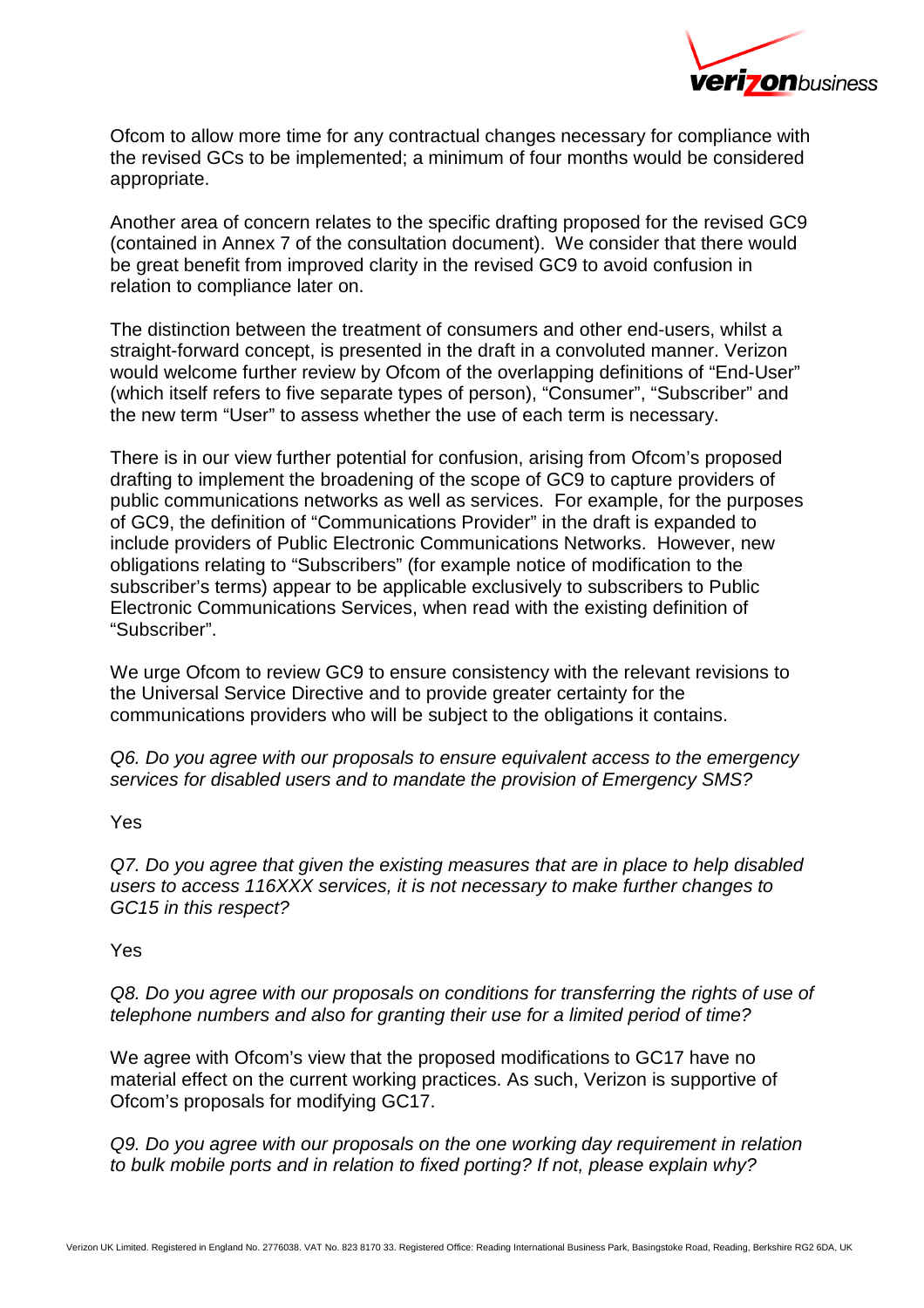

Verizon does have some concerns with the current proposals regarding the one working day requirement in relation to fixed porting. Our concern is primarily related to a lack of clarity of how, precisely, the requirement will be incorporated within the industry porting process.

As far as the principle of one day fixed line porting is concerned, as a provider of services to business customers, Verizon's principle aim is to ensure a successful port at the time required by the customer. This means that adequate time must be allowed to conduct the necessary checks and testing. It would be impossible to conduct such preparatory work, elements of which must be undertaken by both the gaining and losing providers, in one working day. This aspect was highlighted in the recent BIS consultation on implementation of the revised EU Framework.

In this regard, Verizon is encouraged by Ofcom's assertion (at paragraph 10.39) that the commencement of the "one working day" requirement in relation to fixed porting must necessarily be after the consumer protection/verification measures have been completed and any necessary line provisioning has taken place.

If this is indeed the case, and the revised industry process reflects this position, then Verizon would support such a proposal. However, Verizon would urge Ofcom to make specific reference to the 'activation point' in relation to fixed single and multiline ports when issuing its final statement following the conclusion of the consultation.

It would also be beneficial if Ofcom could also provide further guidance/clarification in relation to Multi-line porting (porting from ISDN30 etc). The current lead-time for multi-line porting is 17 working days and factored into that lead-time is a period for taking 'protection/verification' measures. We would welcome Ofcom's recognition of the complexities, and therefore the longer lead-time requirements, associated with multi-line ports which are the norm for business sector porting.

It is helpful that Ofcom states (at paragraph 10.41) that the proposals will have limited impact on the current fixed porting regime and allow for the existing leadtimes for all fixed ports to continue. This sentiment is further reinforced at paragraph 10.42, where Ofcom makes its view clear that "it would not be appropriate to implement the one working day requirement in such a way that would conflict with current consumer protection/verification measures".

We do however note the reference to the potential changes for reduced timescales resulting from the ongoing Switching Review and OTA2 work. Verizon would caution against any material reductions in the time set aside for conducting the protection/verification measures in relation to business customer porting requests. Such checks and tests are essential to ensure continuity of business critical services to business customers. Consequently, any material reductions in the time allowed for such checks and testing would place continuity of service and smooth transition between providers at risk.

In summary, if Ofcom provides the necessary clarification and guidance in the final statement following the conclusion of the consultation, then Verizon fully supports Ofcom's proposals in this area and considers the changes proposed represent a fair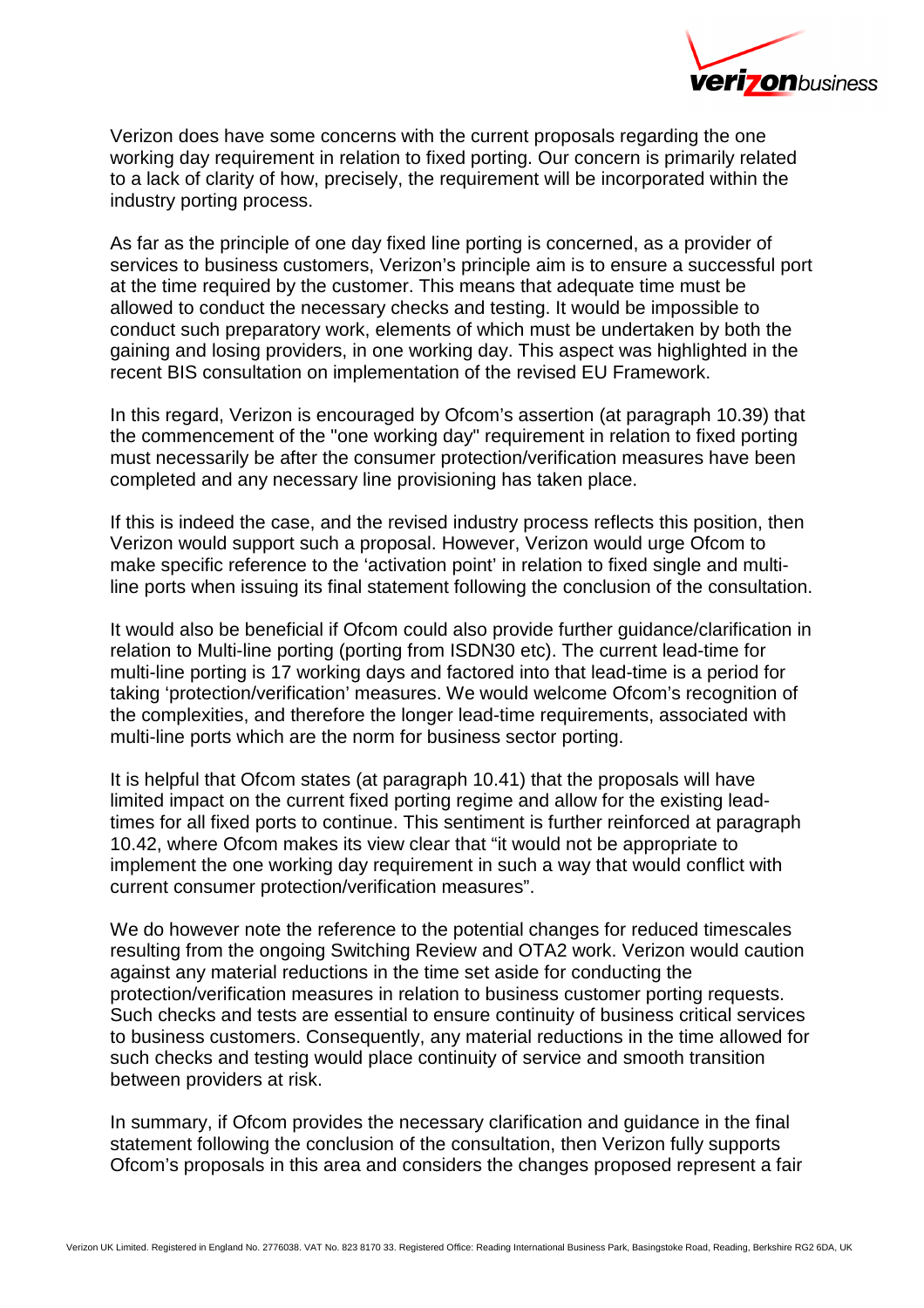

and considered approach to implementing the requirements for porting contained within the revised EU Framework.

# Q10. Do you agree with our proposed approach to the porting compensation scheme requirement?

Verizon have some concerns in relation to Ofcom's proposals in relation to a mandatory porting compensation scheme. These concerns relate not to the principle of such a scheme itself but to how it will be implemented and applied in practice.

Ofcom's current thinking (at paragraph 10.48) is that it will require CPs to provide reasonable compensation "following the correction of any delay or abuse in the porting process by them or their representatives". However, as things stand it is not clear precisely what is covered by the terms 'delay' and 'abuse'? For example, there is no mention of restricting such claims to instances where the CP is responsible? Furthermore, there is no mention of the evidence threshold that must be met to support a claim in the case of a fault.

We note that Ofcom state that they prefer not to set out further details of the scheme. preferring instead that CPs design the scheme themselves. Whilst there are potential benefits to such an approach, Verizon considers that Ofcom should at least set out basic guide lines on the scope of such a scheme which could avoid the possibility of having to re-design the scheme 12 months after its initial introduction.

It would also be beneficial if Ofcom provided additional guidance in relation to compensation levels for the various situations that may result in a failed port. Ofcom appears to be of the view that a delayed port is analogous with a port which fails as a result of a fault and therefore it follows that Ofcom would consider the same compensation should be offered in both situations. Verizon's view is that delayed ports are not as harmful, as the customer would not lose service, and that accordingly, it would be appropriate for a lower level of compensation to be offered.

Furthermore, in the case of business to business providers, compensation schemes already form part of the contractual arrangement with customers, with the level of compensation being agreed dependent on the nature of the service affected and how critical continuation of service is to a customer. As such, Verizon questions whether additional regulation in this area is justifiable or relevant for business customers? Verizon would caution against unnecessarily extending the scope of such a scheme to B2B providers, especially where such compensation schemes may simply duplicate and/or cause confusion around existing arrangements in service level agreements.

A further practical issue with the current proposals is that Ofcom have specified that in order to ensure a meaningful compensation scheme, GC18 will be revised to require that subscribers are advised of the relevant port date on which their number will be ported. This may be done at the time that the port is requested or, in relation to fixed, at a later date so long as the subscriber is notified prior to the request for activation. In addition, in relation to fixed porting, where a CP has advised of a port date, they are able to alter this date as long as it is communicated to the subscriber in advance of the request for activation.